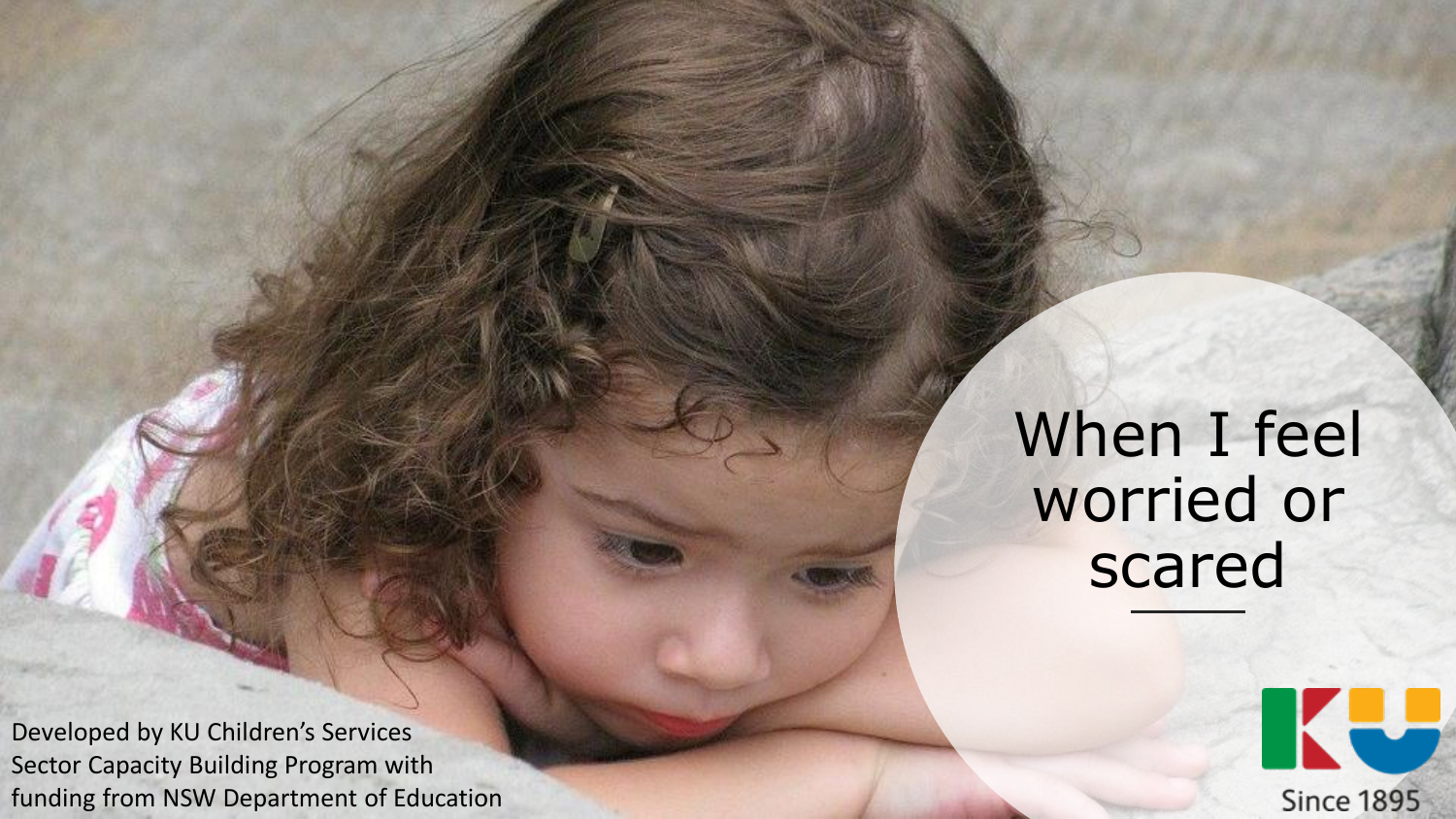

## Sometimes I feel worried or scared.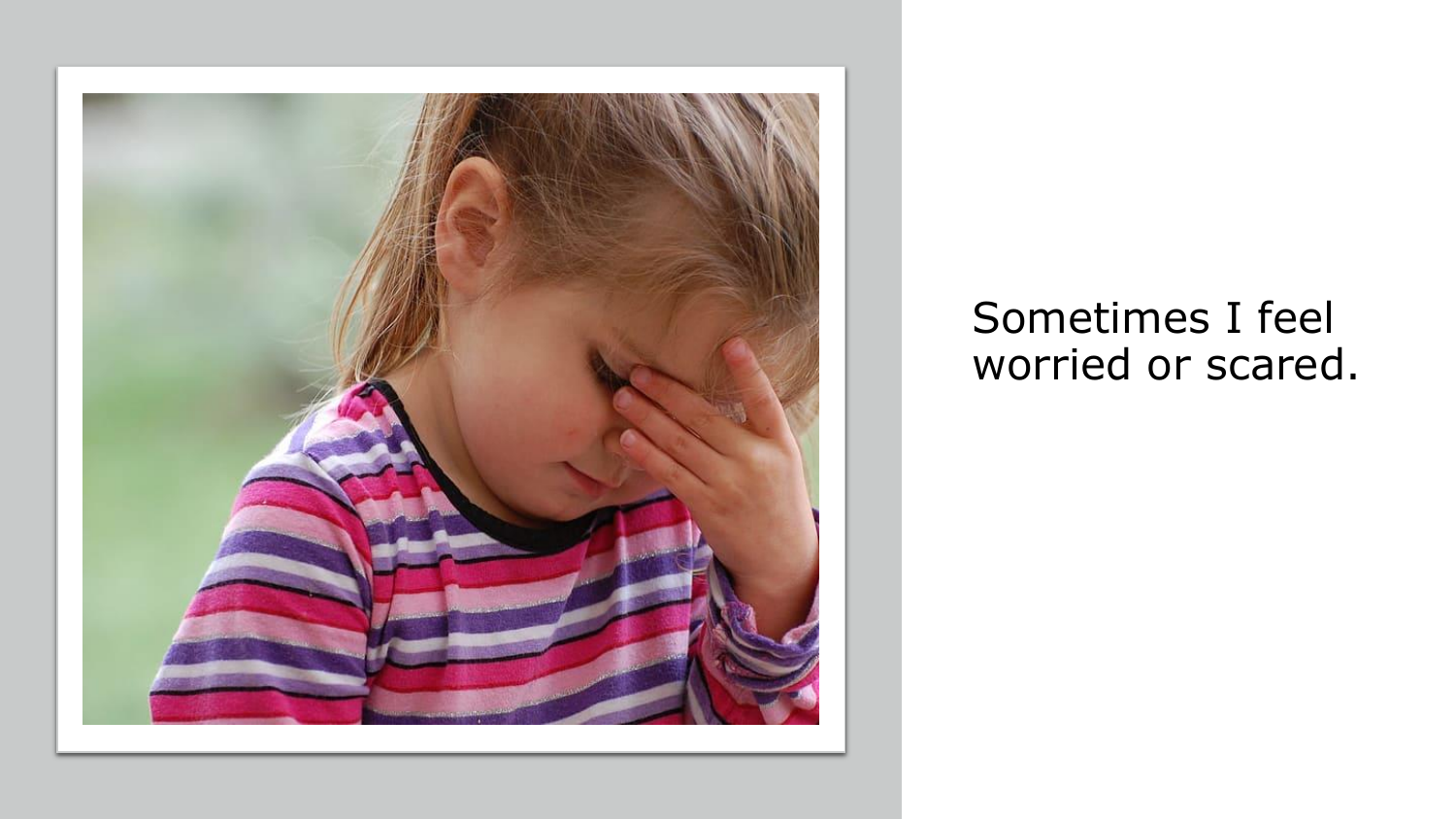

When I feel worried about something, I might think about it a lot. It might be harder to play or sleep because my worry might feel very big. **I** feel strange in my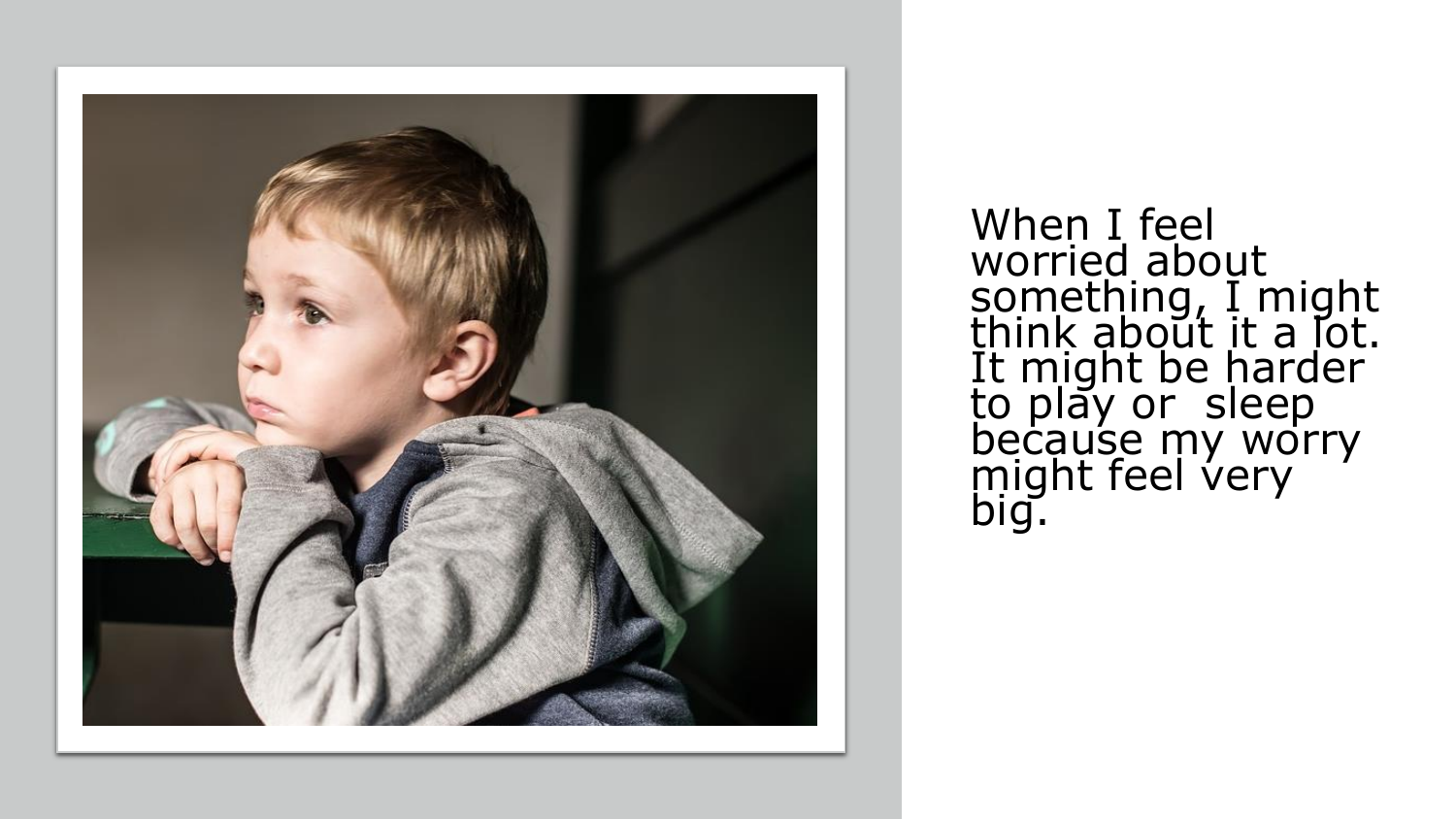

When things are different to what I am used to, it might make me feel worried.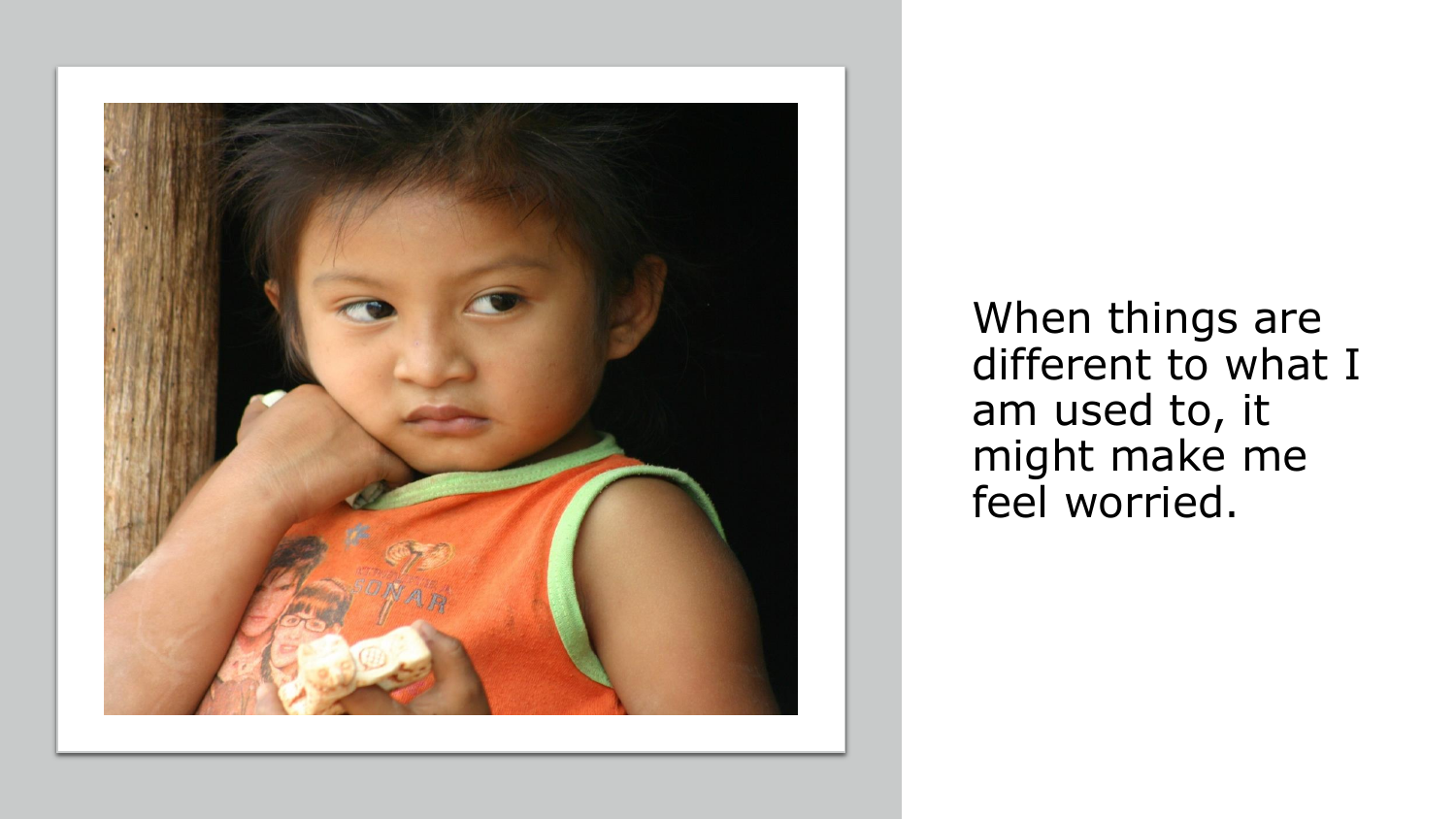

When I feel worried or scared, I can tell a grown up and they will help me.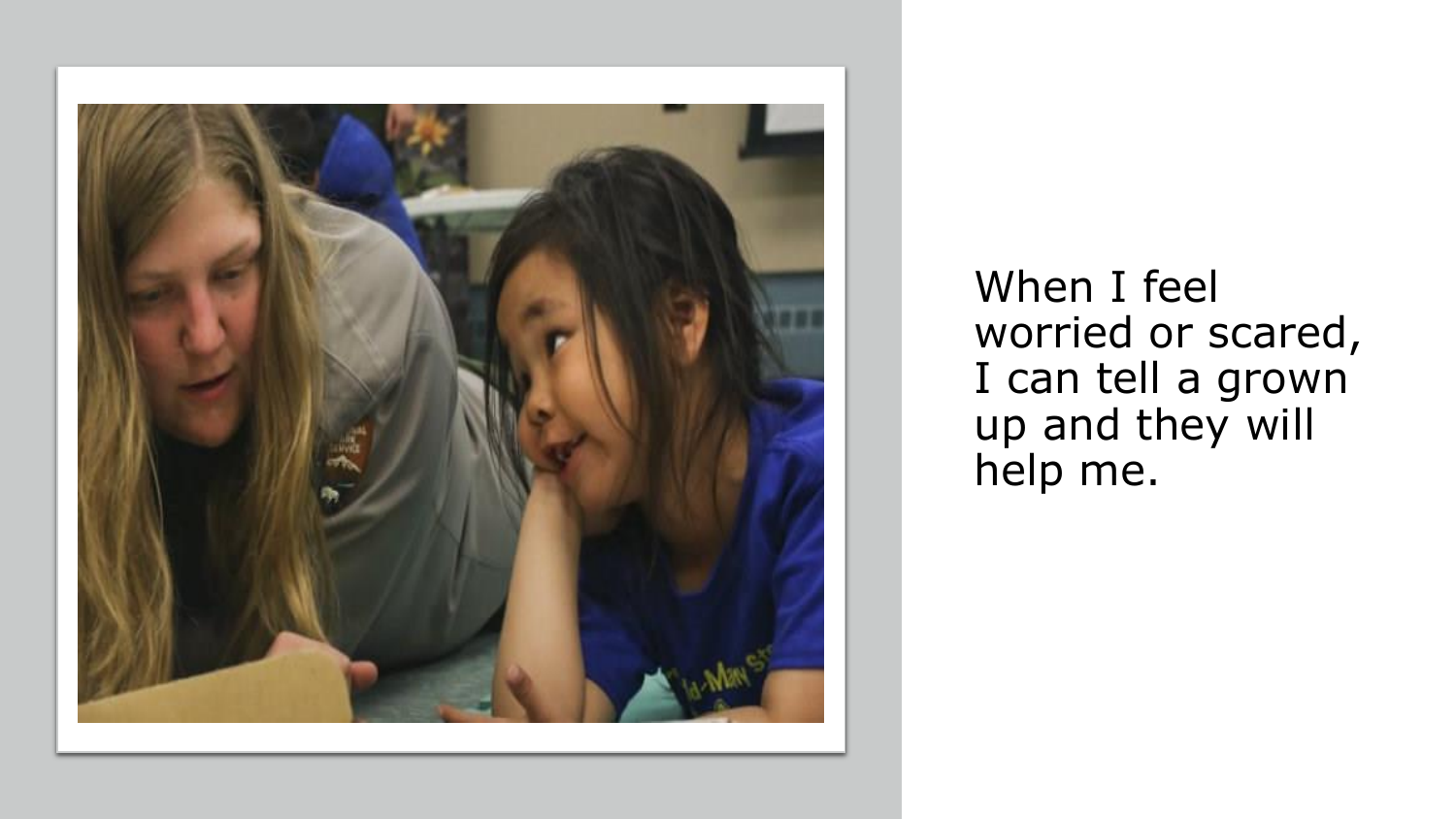

Sometimes people talk about the same thing that is worrying me on the TV and radio all the time. The grown ups around me might talk about this a lot too.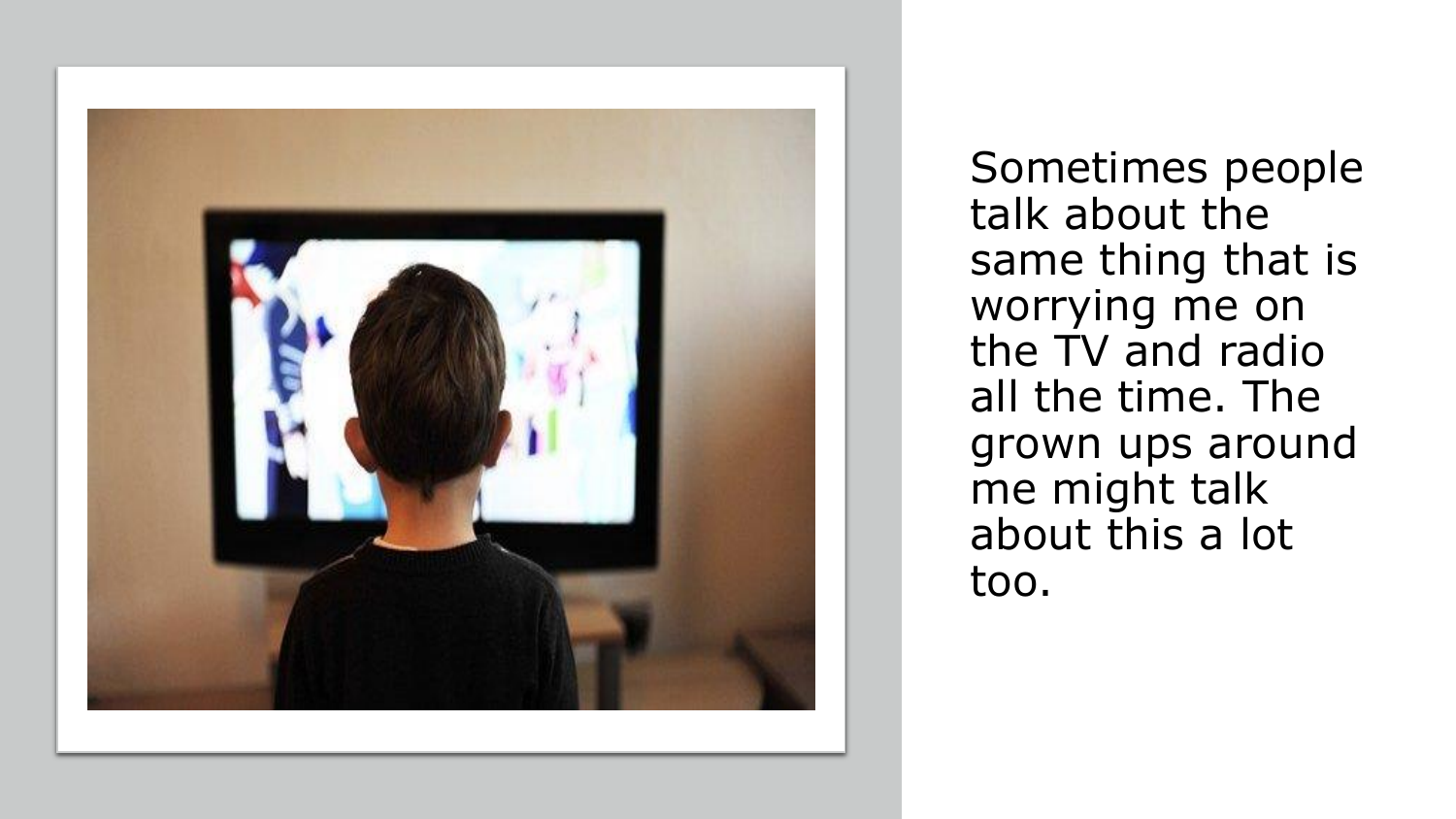

When this happens, it might make my worry feel bigger. I can tell a grown up if hearing others talk about my worry is making me feel more worried or scared.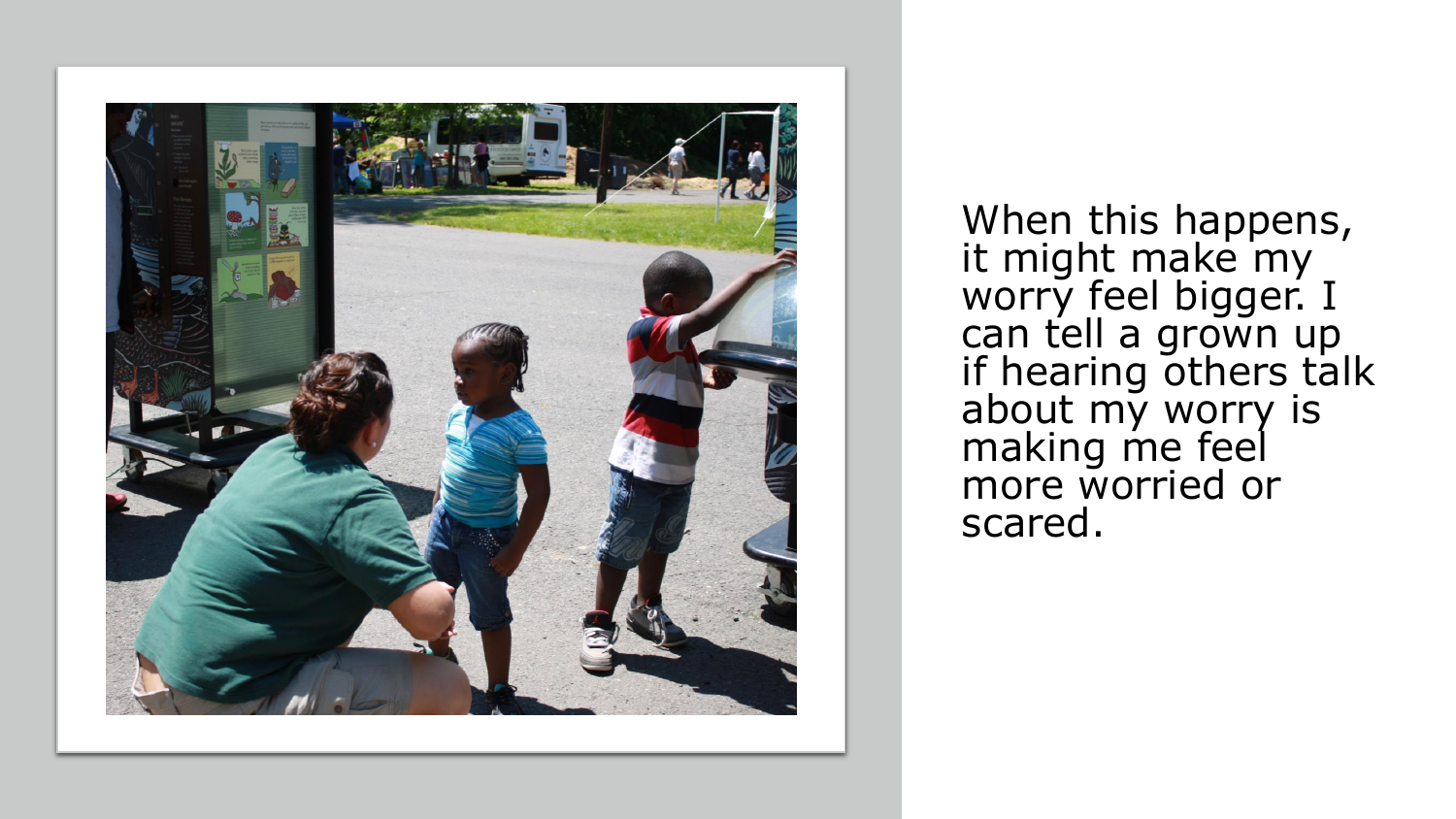

Lots of grown ups help when there are big things that make people worry. Doctors, nurses and police officers are some helpers who look after people.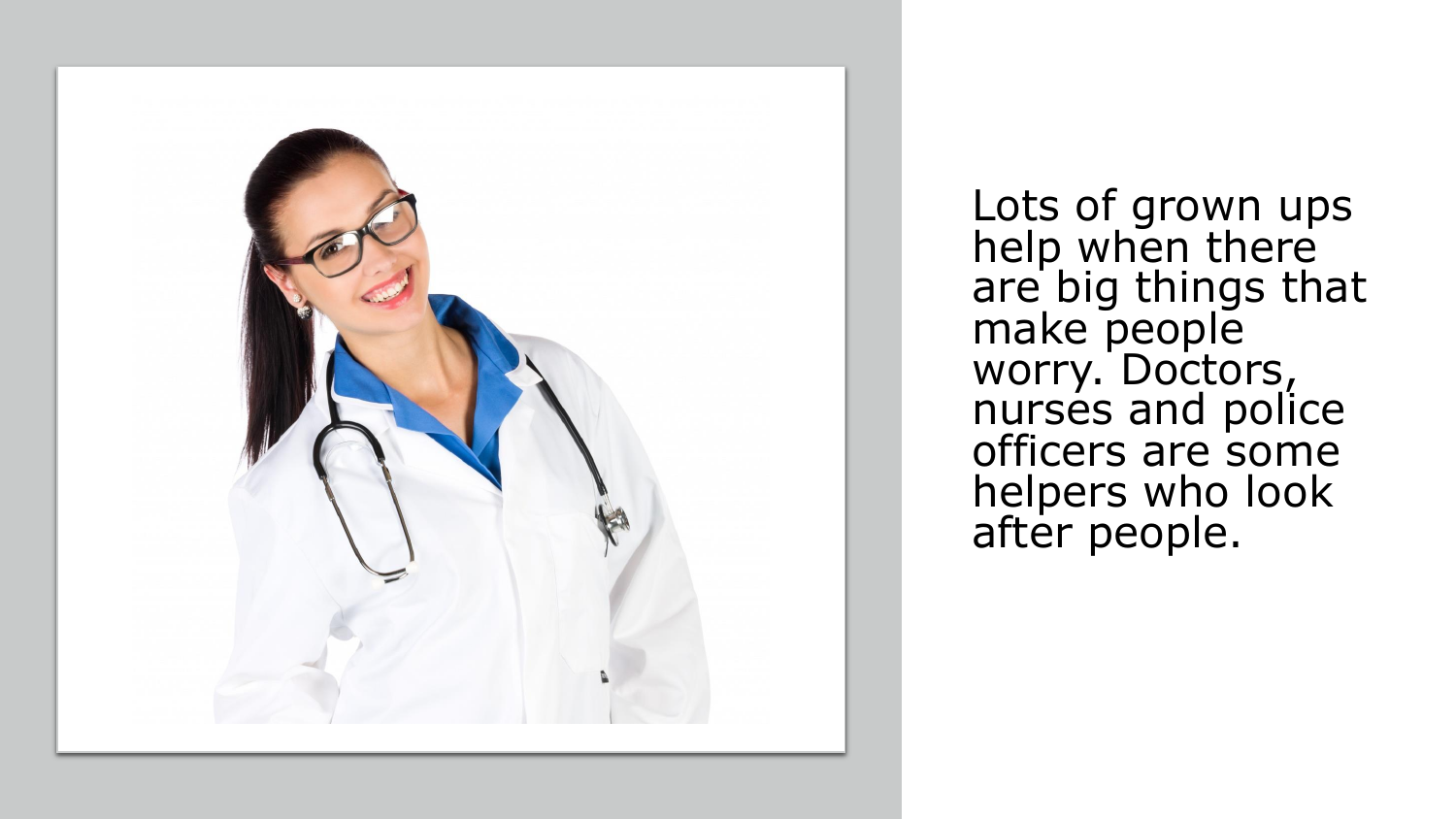

I can try some stretches, some deep breaths or playing with my favourite toys or doing my favourite things to help me feel more calm.